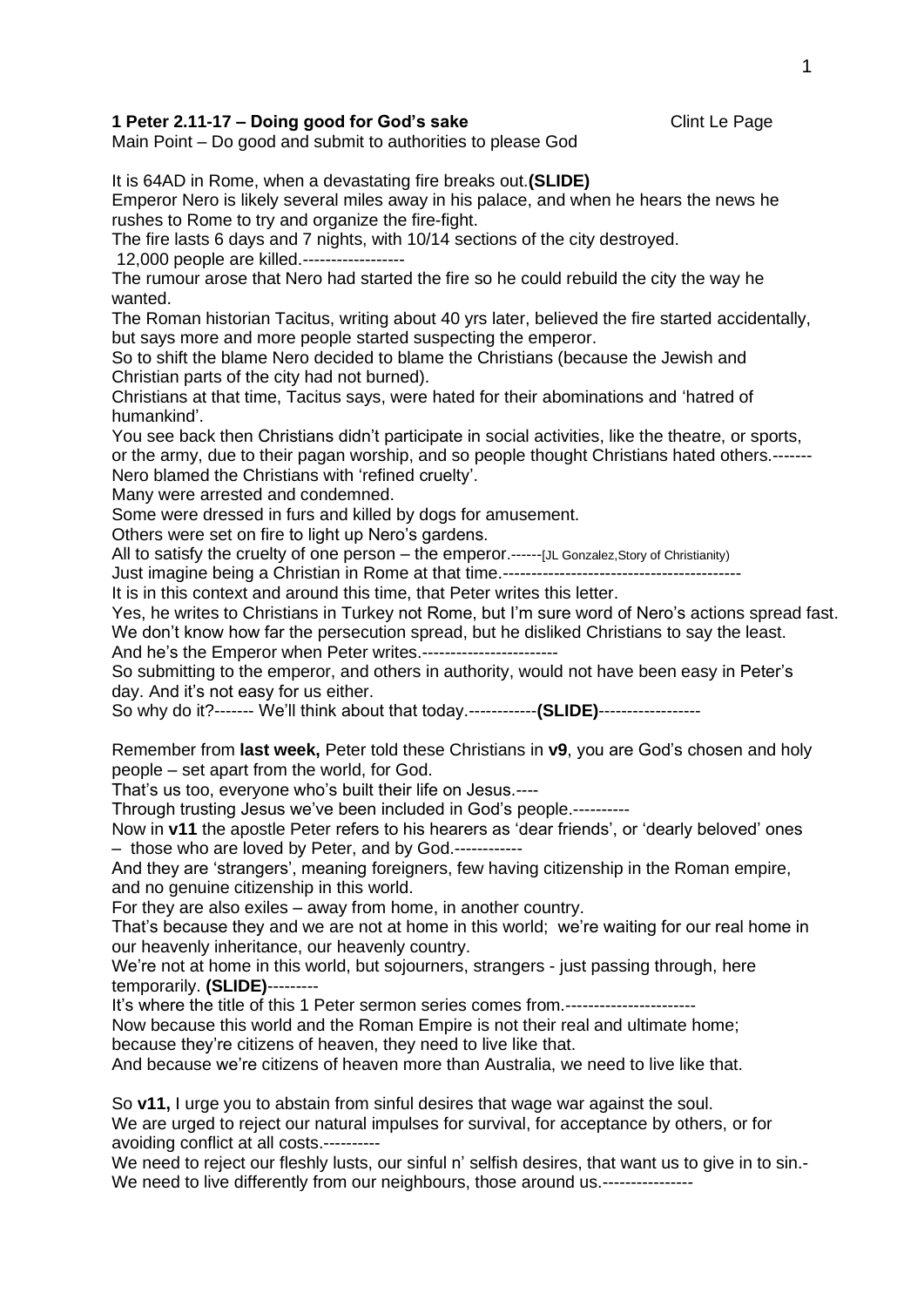And like any war, it requires many battles, not just one.

It means every day, from the time I wake up, choosing to fight desires to be selfishly putting myself first, seeking my pleasure at other's expense, putting others down with my words, and so on.

Our sinful desires are what we must fight – which Peter elaborates on in ch4v3-4.

But now he focuses on what the opposite looks like – conducting yourselves honourably among the Gentiles, the pagan unbelievers, with good works.-----(**SLIDE**)

**This brings us to our first of 3 points, Do Good.---**

At Bundy we promoted the Gospel Coalition Australia conference that happened in October, and one of preachers at that was **Rory Shiner** from WA.

He said regarding to engaging with our culture that, 'the only failure is moral failure'. 'If our evangelism or programs fail, okay, but don't fail morally', stick to God, be faithful to God and your family.

And isn't it true that moral failures, adultery, abuse, peadophilia, have undermined the cause of the Gospel so much in recent decades, have ruined lives, and churches, and horribly shipwrecked the faith of many.------

Part of our doing good as followers of Jesus is not failing morally.-------------------------- Rory Shiner also said, '**Keep Christianity weird'**.(**SLIDE**)

'It's ok to believe weird things, and weird can keep us different', and even be attractive. So we believe the fate of the world rests on a crucified Jewish prophet, we believe in angels and demons, we sing together, we believe in a new world, and that God loves us, and will bring justice and judgement.

Keep Christianity weird.----------------------

I'd also add keep being weird, by having people into your home, really caring about people at work or school, loving people extravagantly.

Our weirdness, difference and integrity will be seen and proved by our 'good works', **v12**. So even if people slander you as evildoers they are to see our good works.-----------

We heard that first century Christians not participating in popular entertainment and sports because of the pagan worship, made others think, Christians hated socializing.

But Peter says people need to be able to see our good works.-------------------

Today Christians can be slandered for holding or speaking biblical views on gender, marriage, or sexual sin.(**SLIDE**)

Soon Christians in Victoria could be not only slandered but punished for praying God would change a Christian's, even their own child's, transgender feelings.

A conversation on gender between two consenting adults could prosecuted; not that it should silence us.

Or a Christian school or organization could be punished for wanting to hire or fire staff who hold to their values, in belief and practice.--------------------------------------------

You can be or may have been, slandered, verbally abused, for your views.

I had a Hindu slander me for saying I believed Jesus is the only way to God.--------

How should we respond in the face of slander or abuse?----

With love, and by doing good.----------

Not with aggressiveness, but with humility and gentleness.----------------

Maybe with an invitation to coffee or lunch, and to talk?

With a smile to someone's who's been ignoring you at school.

An offer to pray for someone's sick family member, even when they'd rejected you for your Christian views before.

Or from our Growth Group Generosity Project, Your doing good might be the generosity you show to other staff or work colleagues, in your time or words.

Your care for the poor, the refugee, the vulnerable.-----------------------------

It's more than good manners, it's good deeds.

Doing good without pride or hypocrisy.------------------

Doing good, not to earn God's favour, but because God's already made us one of his people through Jesus.--------------------------------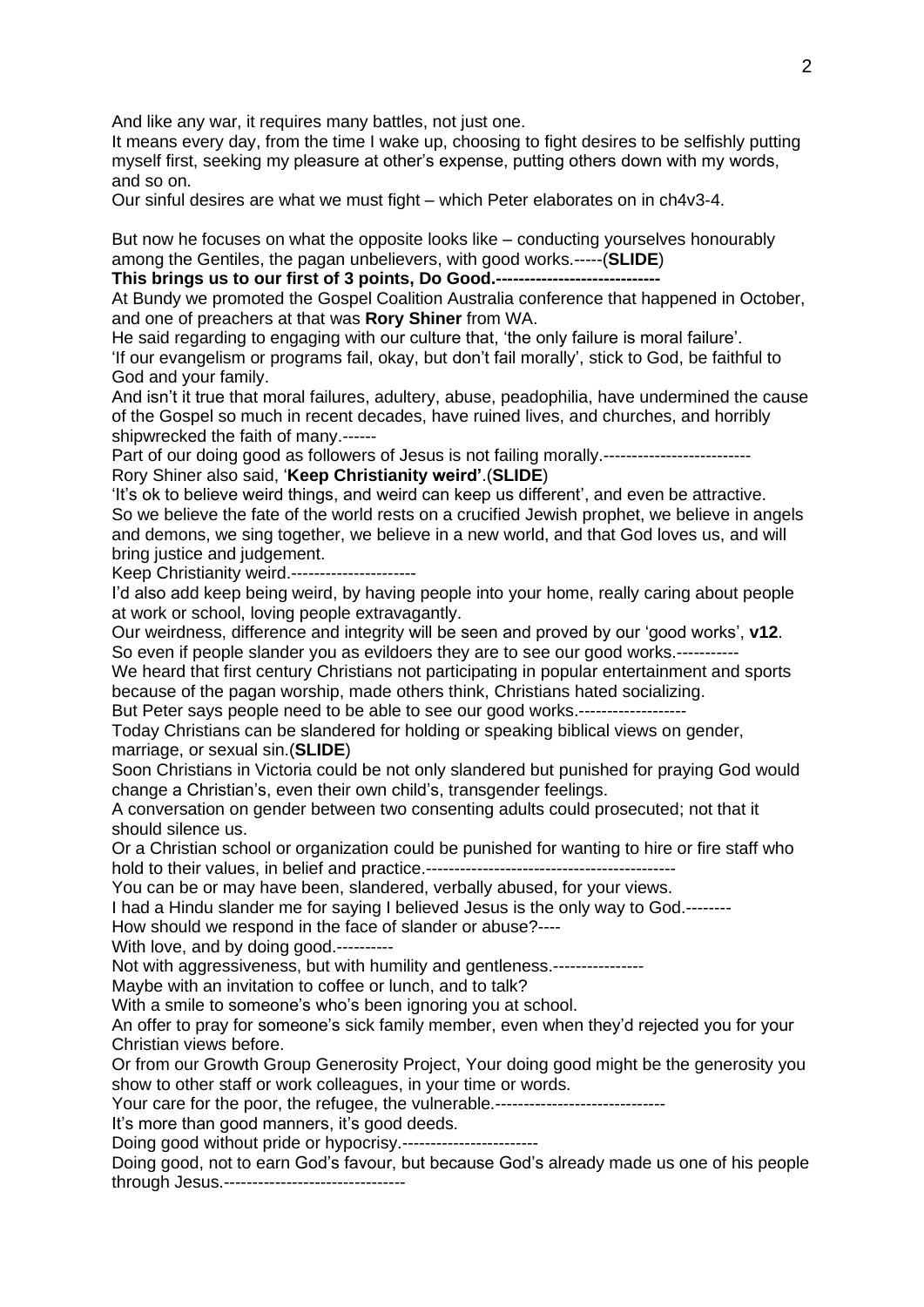Are you someone who does good?----------------------------------

Remember Jesus said to his followers in **Matthew 5**,(**SLIDE**) 'you are the light of the world… let your light shine before others, so that they may see your good works and give glory to your Father in heaven.'------------------

Peter seems to have had Jesus' teaching in mind here for he says there'll be unbelievers who 'will glorify God on the day he visits us', **v12.**

This seems to be saying that our lives should point to God and his character, so that people are attracted to Christ, and moved to follow him too.

Then as people are converted and trust in Jesus, they will glorify God in their worship, when Jesus returns.-------- [also 1.9 &5.4]

This is supported by **3v1** where a wife's unbelieving husband can be won over without a word, by the way their wives live.-----------

The point is, Christian behaviour, doing good, is powerful; a powerful witness.----------

I know an older couple who'd raised their children to know and follow Jesus, but **their daughter turned away from the Lord** in her teenage years, and stopped going to church. She became quite antagonistic to Christianity and never wanted to talk about Jesus. But her parents continued to love her, relate to her, pray for her.-----

And when she had children her parents were involved in their grandkids lives.

Sharing meals and showing love in practical ways – every so often taking their grandkids to church and inviting their daughter to church.------

And do you know that when their daughter was in her 40's, she just had a new openness and willingness to reconnect with God. She started attending church again, and her parents rejoiced when she said she trusted in the Lord Jesus and was now wanting to follow him – a gracious answer to their many prayers.

And her parents, patient, loving care, in word and deed, without being pushy and argumentative; was used by God, to save their daughter, and her family.----------- To the glory of God!---------------------------------

## **Point 2 is, Submit to authorities**.(**SLIDE**)

And submitting to those in authority over us is part of the good we do – the repeated theme of the passage.--------

**V13** 'Submit to every human authority because of the Lord, whether to the emperor as the supreme authority or to governors'.

This theme of submission introduced here will continue over the next 2 weeks, as we think about masters and marriages.

But here we're thinking about submitting to humans who have governing authority.--- Remember Nero is emperor at this time, and he was happy to blame the great fire of Rome on Christians, then arrest and cruelly kill them.

To many Roman rulers, Christians were opposed to their values and way of life. Still, the God-inspired word through the apostle says, submit.

Submit to the emperor or king as the supreme authority and to governors, that is all the leaders, rulers, commanders, under him.

Don't forget that Pontius Pilate was a Roman governor, who'd sentenced Jesus to death by crucifixion.--------

Roman emperors were not nice democratic government ministers who could be removed after an election. And they were not convinced of moral principles like 'human rights' or 'equality'.-----------------------------------------

The role of the state is mentioned in **v14** - God's purpose for them is that they 'punish those who do evil' and praise or commend those who do good'.

This is supposed to be what those in authority do.

In an ideal world or good situation, if a Christian is wrongly accused of doing evil, the government should only punish those who are guilty.

But we know in our fallen and sinful world things don't always work like that do they?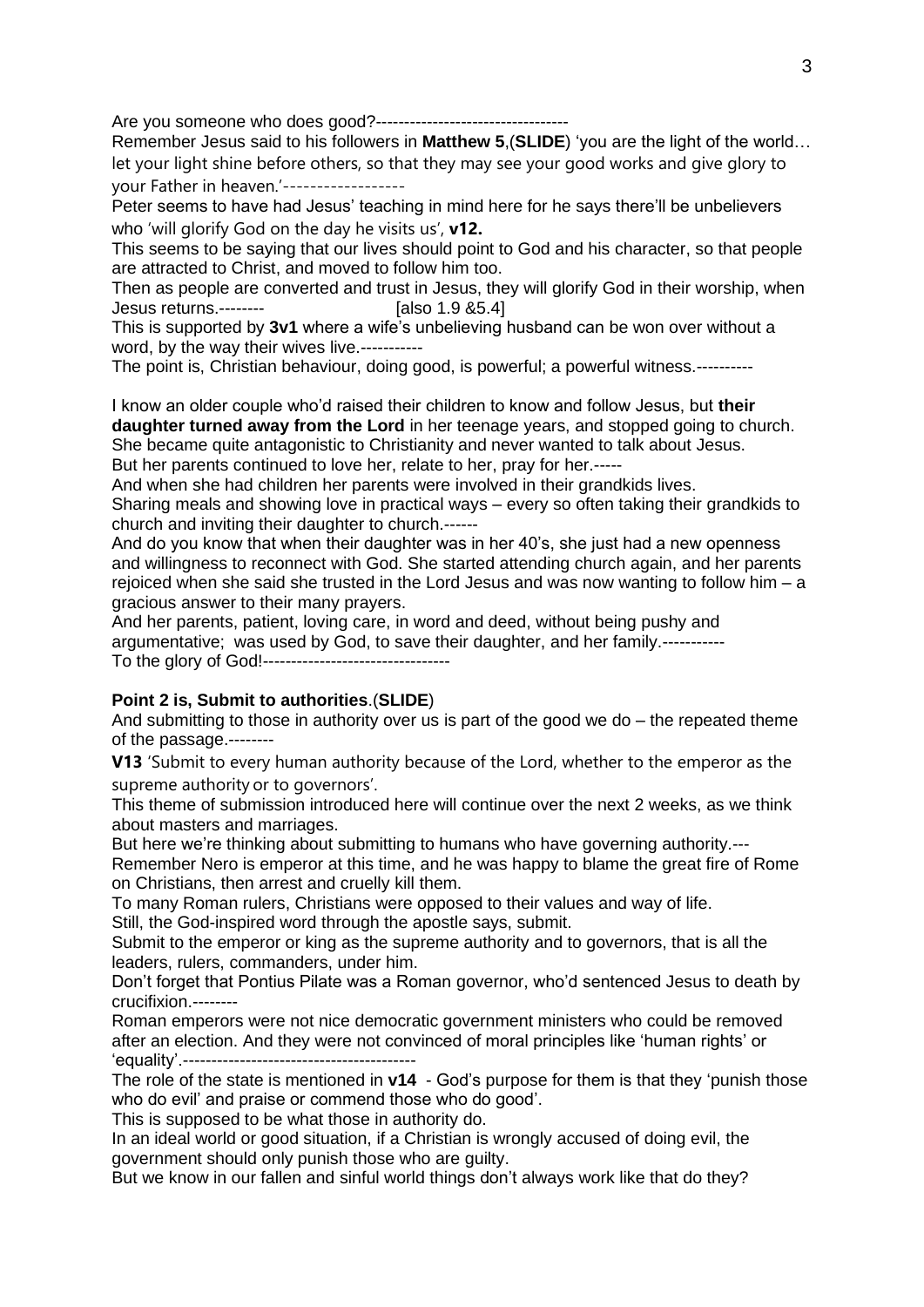Sometimes rulers commit despicable evil, and make unjust decisions.

There's no doubt some governments totally fail at this – like in North Korea, Iran, Pakistan – so oppressive and unjust.

And Peter is not naïve about the goodness of governing rulers, who were never Christians in his day.

It's implied that they are likely among the 'foolish people' of **v15**.------------------

Later he'll make clear we can suffer for doing good - it happens!

That's why we do well to remember Jesus words in **Matt 5** – blessed are the persecuted.---- But the principle is still; God's command is still, submit to every human authority.----

How we respond to this will be influenced by our culture and experience.

If we've come from a culture where we've experienced corrupt authorities, police brutality, or Muslim Sharia law, heeding what God says here will be hard.----

Many Australians have a negative view of submission, seen with everything from people not wearing masks, to horrible brutality towards police.

And when we've experienced authority being abused it can lead us to resent the idea of submission, putting ourselves under an authority.-----------------

But notice that Peter doesn't encourage civil disobedience until Rome's justice improves. He's not anti-Rome.------------------ Same with Paul in **Romans 13**.----------

God is saying to the Turkish believers Peter writes to, and to us – submit to the governing authorities.

In Victoria that has included us obeying the directions of the Chief Health Officer in the pandemic State of Emergency, even when we disagreed, or we felt it unjust. God calls us to obey, for we're not in authority, and are to submit.-------

Yes, there is a **limit**.

When the Hebrew midwives were commanded to murder newborns (Ex 1), when Daniel was commanded to pray to the King, or his friends to worship the idol (Dan 3&6), and when the apostles were commanded to stop speaking about Jesus, in each case the believers disobeyed.

For 'we must obey God rather than men' – **Acts 5.29**.

But let us not make excuses for our failure to obey the authorities.-------------------Let's not take on our culture's individualistic autonomous thinking, and claim we're in charge.--------------------

I understand that these matters are complicated, and **some churches have met in person** and some Christians wanted to meet, against government directions.

Because Hebrews 10 says, do not give up meeting together.

But at Bundy our elders have been convicted of the importance of obeying Scripture in its clear teaching to submit to government.

And up until today we'd not been meeting because it was a temporary lockdown and restriction, for the public good.

We didn't gather in person for the sake of people's lives - out of love for our neighbour, which Scripture also commands, and so Jesus' name wouldn't be shamed.------------------So as a church, and the Presbyterian Church of Victoria, has sought to please God in our submission in this case.------------------------------------------

In what ways do you find it hardest to submit to the authorities?--------

In not driving over the speed limit, or using your phone while driving?

Not being completely honest on your tax return?

Kids maybe you don't always obey your school rules or teachers? Or maybe only when they're watching?--------

For yes kids, your school teacher & principal are human authorities over you too, who God wants you to obey.--------------------------------------

Or maybe we've not been QR coding-in when you enter a shop or building, or keeping our mask on?-----------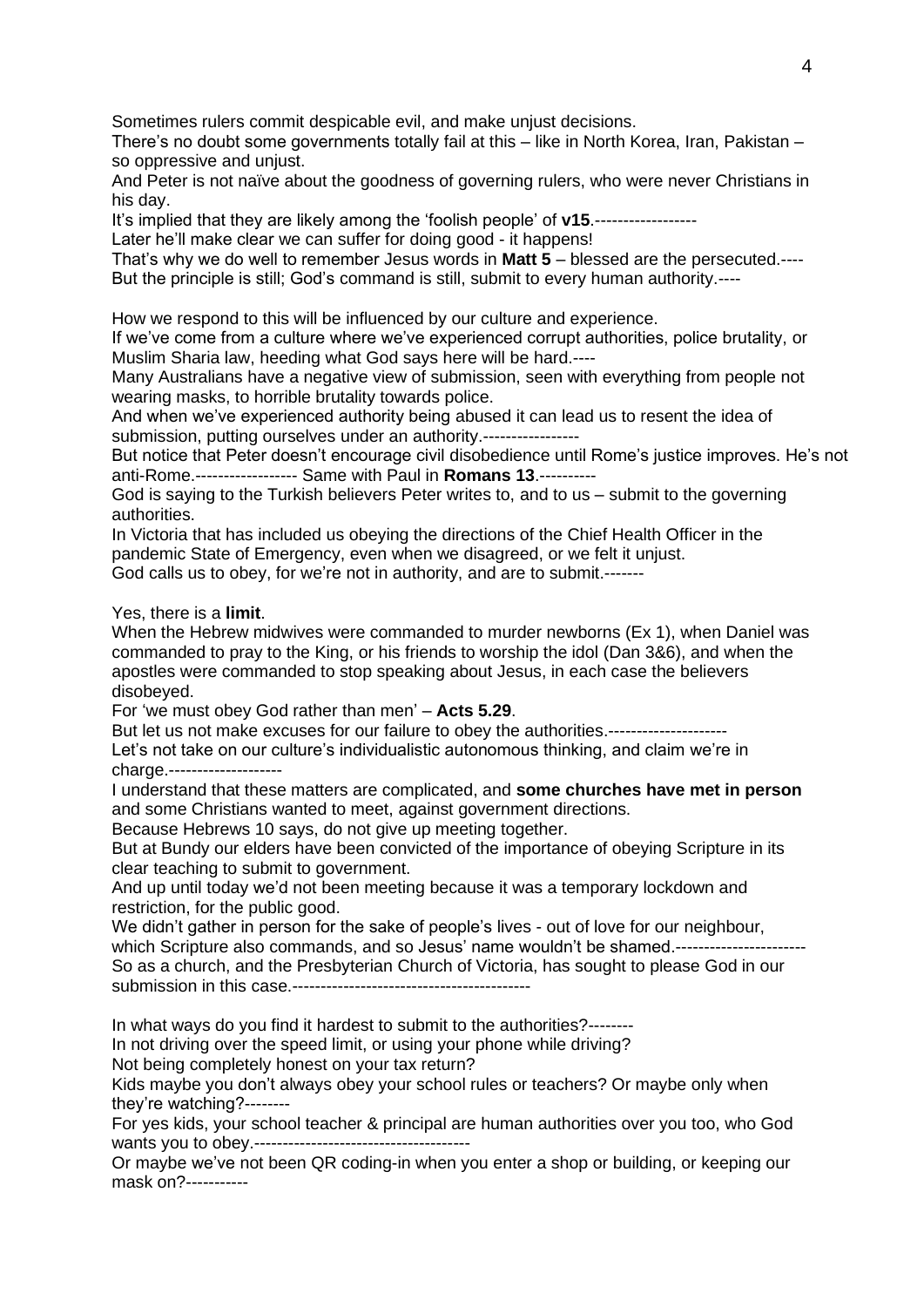I've disagreed with the vaccine mandates and the State government stopping people working without vaccination. I've expressed my views in writing to the Premier and my local MP, and I'll express my views when I come to vote next year too. Your elders wrote to the State government asking for the distinction between vaccinated and unvaccinated attending church to be removed – the letter is on the Roadmap page of our church website. You could write too.---------- I've disagreed with many of Daniel Andrew's decisions – their goodness and justice. But unless he's asked me to disobey God and sin, then God tells me to obey. God asks you to submit and obey too.-------------------------- How will you respond?---------------------------------------------------------------- But why? Why obey, especially when I don't want to, or I feel it violates my rights, or I'm convinced what they demand is harsh, wrong, unjust? Why submit? **Point 3, To please God.---------------------** Peter said that in **v13** didn't he: Submit to every human authority, 'because of the Lord'; that means as part of your serving and following the Lord Jesus. He's the one who's coming back, the Lord God who will 'visit us' when he returns, v12. So we're to live to please him. Submitting will glorify God when we see him; it's for God's sake.-----------------Or **v15** says our submitting, which is part of our continuing to do good, is 'God's will'.------ And we do it because we are God's slaves.----------------------- Did you notice the oxymoron in **v16?----** The opposites put together? We are to submit because we're 'free people', and as 'God's slaves'. So we're free, yet we're slaves. It's a paradox.--------------------------------Even though many Peter wrote too were likely actual slaves who had masters, he's saying spiritually, and in God's view, they are free.(**SLIDE**) They and we are people who've been freed from sin and its bondage. The chains which bound us to sin, and eternal death & judgement, have been broken. Broken by the Lord Jesus who died for us, rose again and is returning. Christ has set us free.------------------------------- But we're not free from responsibilities now. As Paul says in **Rom 6.22**,(**SLIDE**) we're freed from sin and become slaves to God. That is, we've been freed to live under God, and flourish in living the life God intended for us, in relationship with him, which ends in eternal life And there's actually nothing better.------ It is good!------------------------------------ So now, in order to please the God who has set us free through Jesus, we live for him. And that means, **v17,** with awe-filled respect for him, we honour or show respect to everyone. Even your enemy, your false accuser; the Police Officer, Centrelink worker, or one who disagrees with you on covid or vaccines, or morality.--------------------------------- Doing good also means we love the brothers and sisters, not just individually but as a church. Will you love for your brothers and sisters by serving them?--------------------Lastly, Peter says, honour, that is value, hold up, **respect, the Emperor**.------ I'd find it really hard to honour n' respect an Emperor who burned Christians for fun.---- Honouring and respecting such rulers is not easy.--------------------------------We should remember the example of our Lord Jesus, in giving to Caesar what is Caesar's [**Matt 22.21]**. He submitted to the authorities, even unto death, and when he was innocent.--- We'll consider this more next week.-----------The principle of honouring the king still applies to us.(**SLIDE**) So even if all our friends bag and disrespect the Premier or Prime Minister, or even if everyone around you ignores their directions and disobeys, we are to be different. Even if we stand out, we are to be different.------- It's God's will that his saved people submit to governing authorities.

5